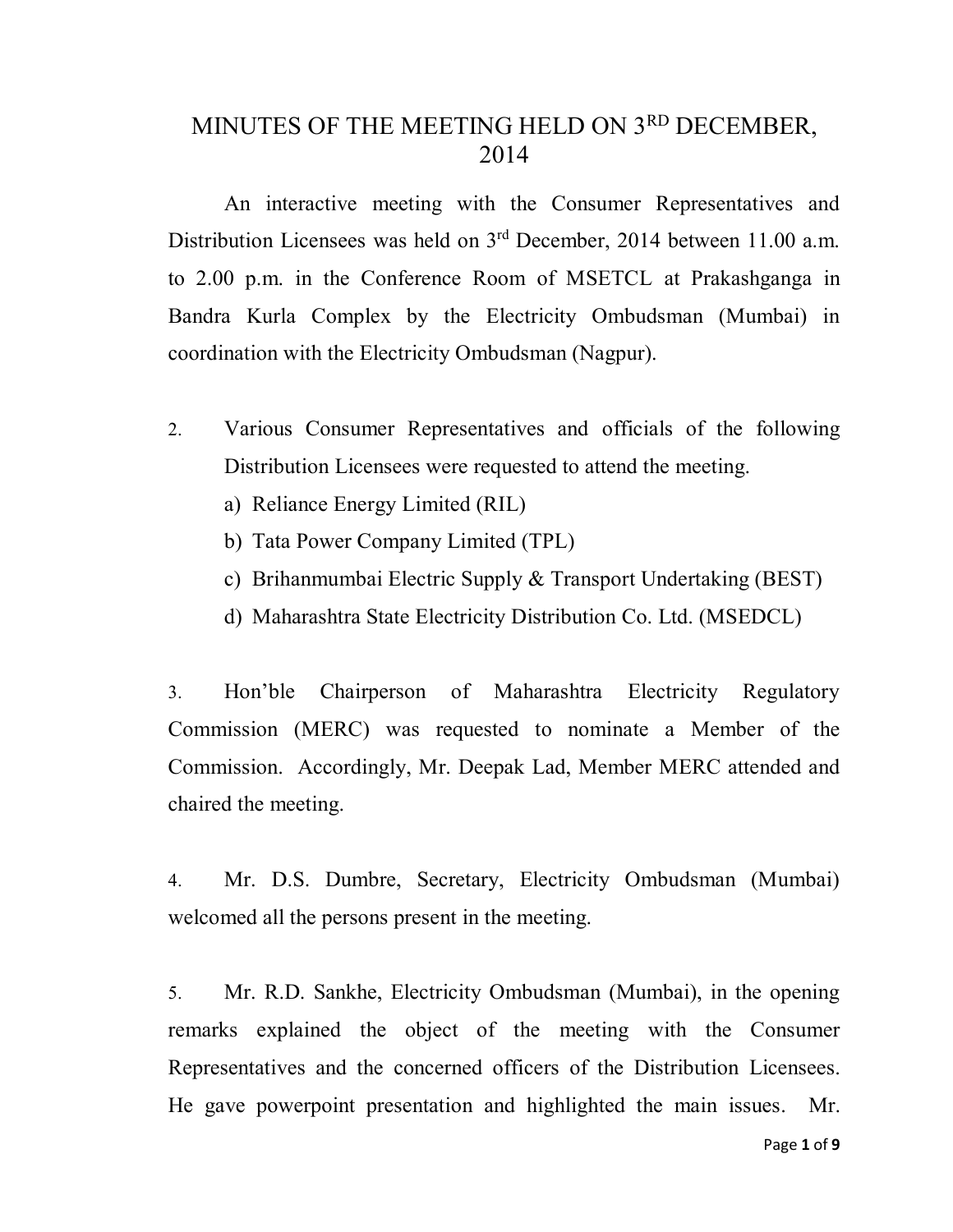Sankhe narrated the following provisions as well as the issues frequently raised during the adjudication of grievances:-

### **(A) Maharashtra Electricity Regulatory Commission (Consumer Grievance Redressal Forum & Electricity Ombudsman) Regulations, 2006**

- (i) Definition of "grievances" with reference to definition of "consumer".
- (ii) Provision of making application under Regulation 6 to IGRC with reference to the provisions of Section 42 (5) of the Electricity Act, 2003 which provides only for Forum.
- (iii) Exclusion of cases under Section 126 to 139 of the Electricity Act, 2003 from the jurisdiction of the Forum even if grievance is regarding procedure lapse.
- (iv) Non compliance of the orders of the Forum and the Ombudsman and provision of Section 142 in the Electricity Act, 2003.

### **(B) Maharashtra Electricity Regulatory Commission (Electricity Supply Code & Other Conditions of Supply) Regulations, 2005**

- (i) Defective meter Regulation 15.4.1 needs further clarity.
- (ii) Change of category from continuous to non continuous.
- (iii) Proviso to Regulation 10.5 regarding change of name and charges to be recovered from the legal heir as in case of transfer it is limited.
- (iv) Disconnection of supply made even in pending disputes before the Forum / Ombudsman.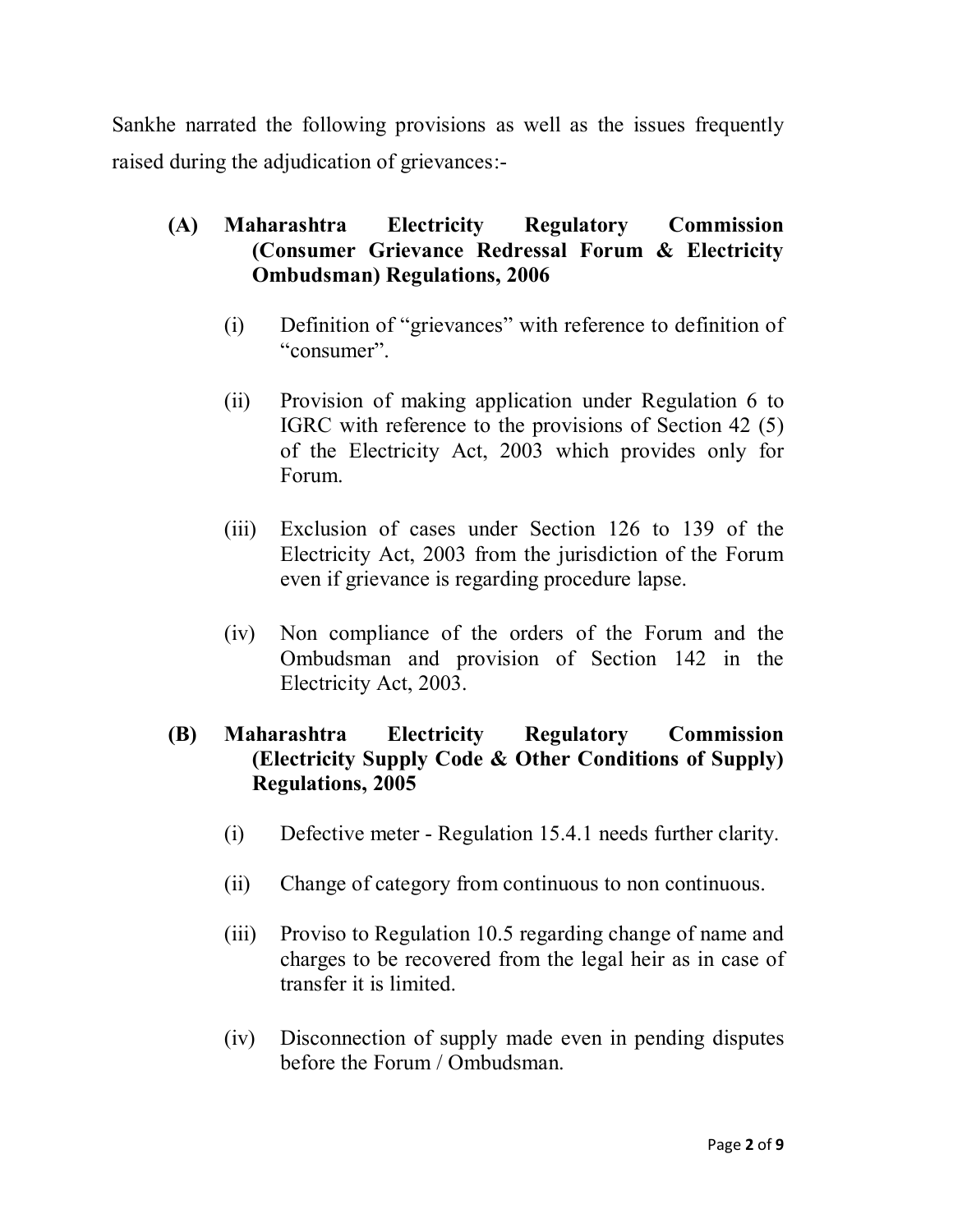- (v) Long delays in granting agricultural connections beyond the period provided.
- (vi) Refund of meter cost not done inspite of MERC order.
- (vii) Date of actual issue and receipt of bill in respect of availing incentive.
- **(C) Maharashtra Electricity Regulatory Commission (Standards of Performance of Distribution Licensees, Period for Giving Supply & Determination of Compensation), Regulations, 2005 and 2014.**
	- (i) Changes carried out in the SOP Regulations of 2014 as compared to Regulation of 2005
		- Regulation 12.2 regarding compensation to be claimed within 60 days from the time person affected.
		- awareness in consumers regarding the change.
	- (ii) Regulation 6.1 Fuse of call, theprocedure to be properly laid down for complaint especially in rural areas during rainy season, etc.

## **(D) Electricity Act, 2003**

- (i) Dispute regarding recovery of past arrears under Section 56 (2) of the Electricity Act, 2003 and this issue is pending in the High Court since 2011. Ambiguity in implementation.
- (ii) Cases in which interest payable under Section 62 (6) and the rate of interest.
- (iii) Delay and the procedure followed regarding assessment under Section 126 and appeal under Section 127 of the Electricity Act, 2003.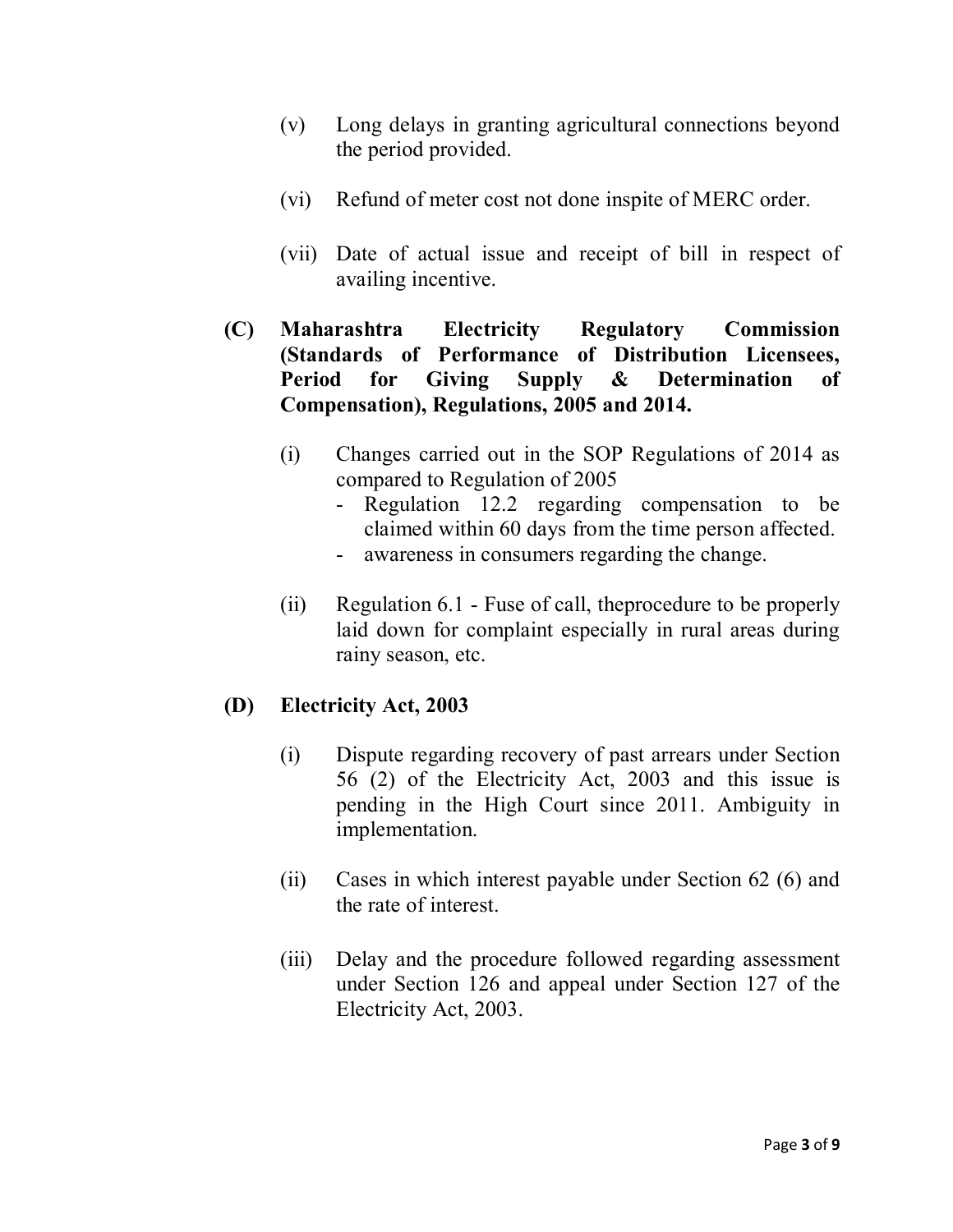## **(E) General**

- (i) IGRC is not effective No decisions are given mostly rejected.
- (ii) Vacant post of Chairman and members in the Forums and delay in decision.
- (iii) Consumer Representatives to be genuine and fair.
- (iv) Customer centres to be established as per the SOP Regulations, 2014.
- (v) Issue regarding giving connection to the buildings constructed unauthorisedly.
- (vi) Steps to be taken by the Forums and the Utilities for consumer awareness.
- (vii) Officials attending hearing on behalf of the Utilities are not empowered to settle the grievances.
- **(F)** Data about Representations received from the Appellants / consumers and disposal by Electricity Ombudsman (both Mumbai and Nagpur)

| Sr.No. | Particulars            | $2011 - 12$ | 2012-13 | 2013-14 |
|--------|------------------------|-------------|---------|---------|
| 1      | Number of              | 163         | 262     | 240     |
|        | Representation         |             |         |         |
|        | received               |             |         |         |
| 2      | Number of Grievance    | 154         | 225     | 223     |
|        | decided / order issued |             |         |         |
| 3      | Number of orders       | 68          | 139     | 108     |
|        | issued in favour of    |             |         |         |
|        | Appellant / Consumer   |             |         |         |
| 4      | % of decision in       | 44%         | 62%     | 48%     |
|        | favour of Appellant /  |             |         |         |
|        | Consumer               |             |         |         |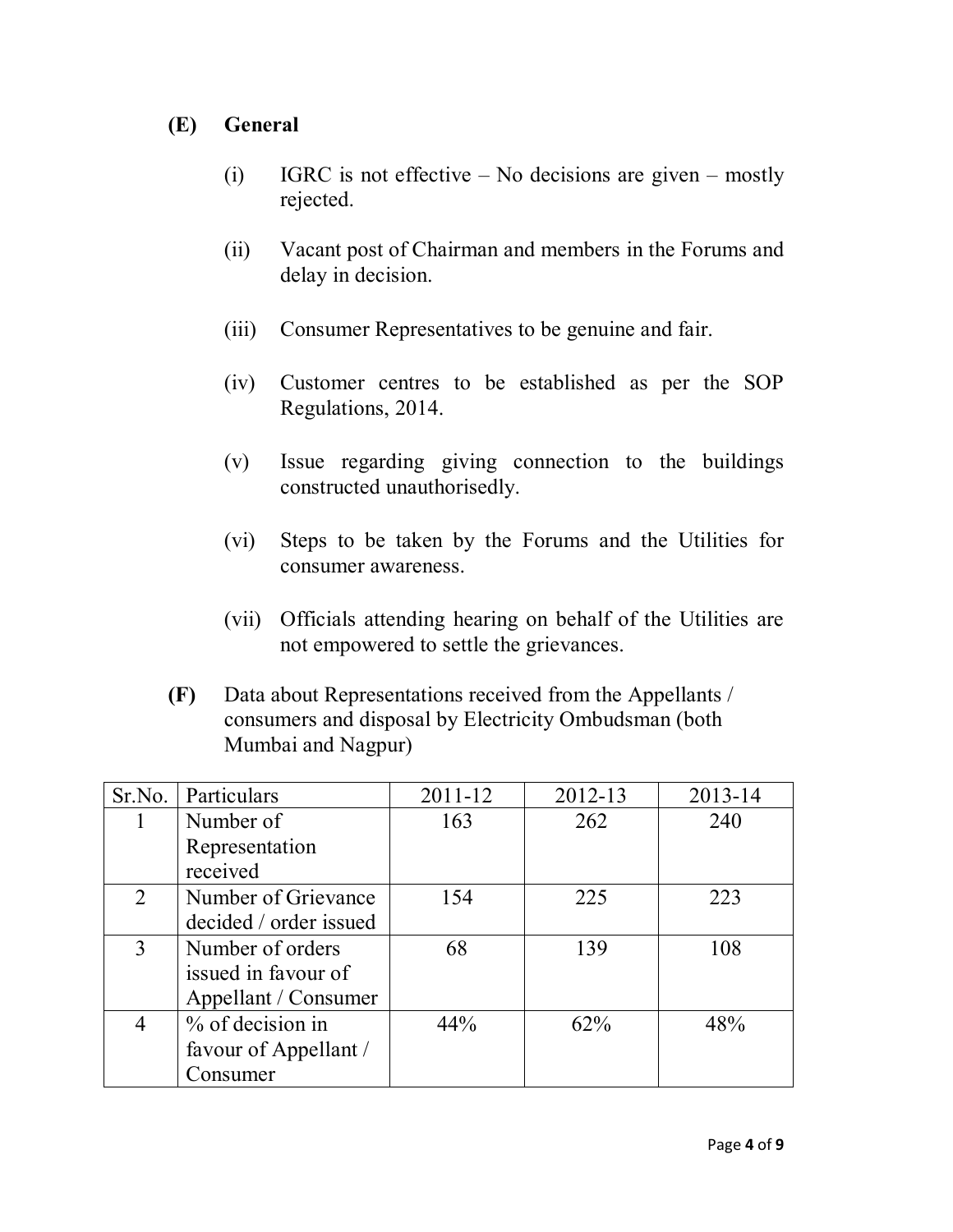6. On behalf of the Distribution Licensees, presentations were thereafter made by the officials of the Utilities namely:(i) Reliance Energy Limited, (ii) Tata Power Co. Ltd., (iii) B.E.S &T Undertaking, (iv) Maharashtra State Electricity Distribution Co. Ltd.

| Detail given by Utilities during the period 2013 - 2014 |                  |           |                |                |              |  |
|---------------------------------------------------------|------------------|-----------|----------------|----------------|--------------|--|
|                                                         |                  | B.E.S & T | Reliance       | Tata           | <b>MSEDC</b> |  |
|                                                         |                  | Undertaki | Infrastructu   | Power          | L            |  |
|                                                         |                  | ng        | re Ltd.        | Co. Ltd.       |              |  |
| (i)                                                     | No. of           | 9.90 lakh | 29 lakhs       | 5,85,702       | 220.66       |  |
|                                                         | Consumer         |           |                |                | lakh         |  |
|                                                         | (Approximatel    |           |                |                |              |  |
|                                                         | <b>y</b> )       |           |                |                |              |  |
| (ii)                                                    | No. of IGRC      | 11        | 6              | 1              | 44           |  |
| (iii)                                                   | No. of Forum     | 1         | 1              | 1              | 14           |  |
|                                                         | in 2013-14       |           |                |                |              |  |
| (iv)                                                    | No. of           | 271       | 45             | 29             | 1521         |  |
|                                                         | Grievance        |           |                |                |              |  |
|                                                         | received by      |           |                |                |              |  |
|                                                         | <b>IGRC</b>      |           |                |                |              |  |
| (v)                                                     | No. of cases     | 217       | 41             | 29             | <b>Not</b>   |  |
|                                                         | redressed        |           |                |                | furnished    |  |
| (vi)                                                    | No. of cases in  |           | 7(18%)         | $\overline{3}$ | <b>Not</b>   |  |
|                                                         | favour of        |           |                |                | furnished    |  |
|                                                         | Consumer $(\% )$ |           |                |                |              |  |
| (vii)                                                   | No. of           | 37        | 16             | 11             | 1159         |  |
|                                                         | Complaint        |           |                |                |              |  |
|                                                         | received by      |           |                |                |              |  |
|                                                         | Forums           |           |                |                |              |  |
| (viii)                                                  | No. of Cases     | 35        | 15             | 11             | 1038         |  |
|                                                         | redressed        |           |                |                |              |  |
| (ix)                                                    | Decisions of     | 20        | $\overline{7}$ | 5              | 574          |  |
|                                                         | Forums in        |           |                |                |              |  |
|                                                         | favour of        |           |                |                |              |  |
|                                                         | Consumers        |           |                |                |              |  |
| (x)                                                     | % Decision in    | 57%       | 47%            | 46%            | 55%          |  |
|                                                         | favour of        |           |                |                |              |  |
|                                                         | Consumers        |           |                |                |              |  |

The data furnished by them is tabulated as below:-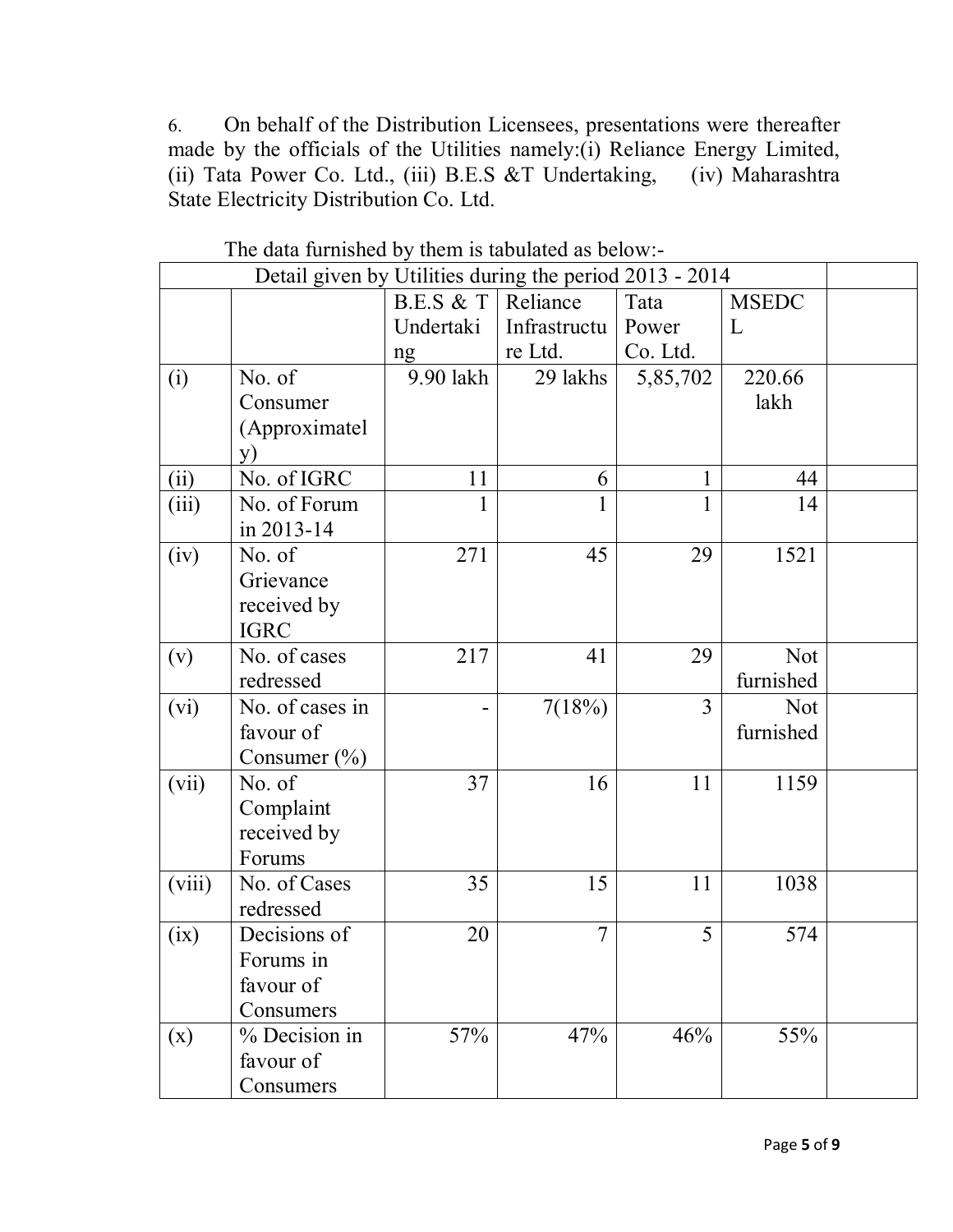The Officers of the Utilities pointed out that efforts are made to fill up the vacant posts of the Forum. Utilities were, however, unanimous that there has to be mechanism for filing review by the Distribution Licensees before the Forum and Ombudsman to avoid filing writ petitions in the High Court which is expensive as well as there is delay in justice delivery and causing hardship to the consumers.

7. Mr. Yadwad, the former Secretary to the Electricity Ombudsman (Mumbai) based on his experience also made certain suggestions in a brief presentation made by him.

8. Thereafter, the various Consumer Representatives expressed their views. Consumer Representatives mainly addressed the following issues:

- (i) There is less than 1% awareness amongst consumers about redressal mechanism. Therefore, campaigning should be made by the Forums and Distribution Licensees.
- (ii) There is delay in passing final orders by the Forum due to shortage of staff, etc. This position needs to be improved keeping in view the time limit of two months prescribed in the Regulations.
- (iii) Vacant posts of the Chairman and Members of the Forums should be filled in immediately.
- (iv) Forums and the Ombudsman are expected to protect the interest of consumers.
- (v) Grievances should not be rejected on technical grounds or for other minor lapses.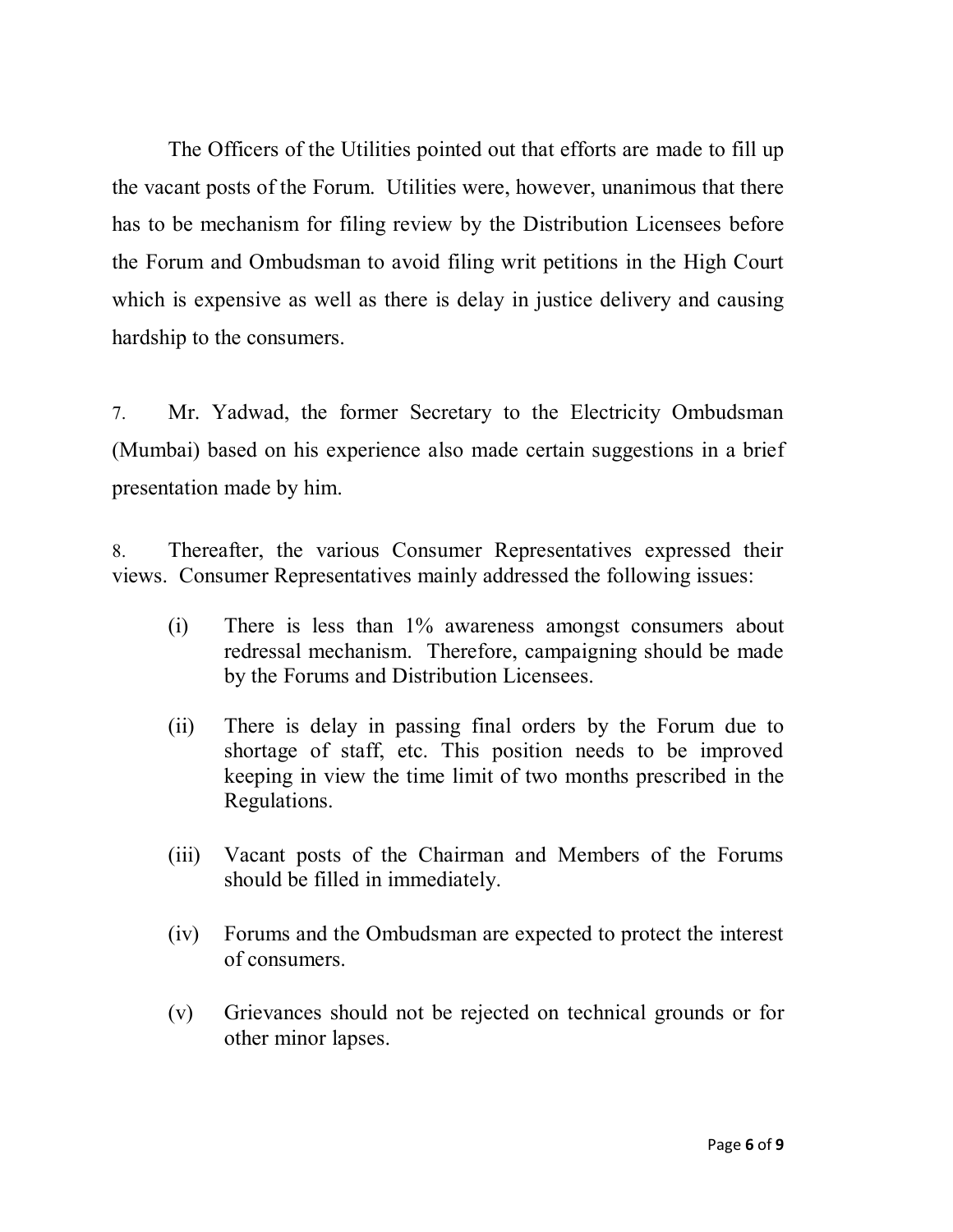- (vi) Distribution Licensees are adding the disputed amount in regular monthly bills and the consumers are hesitant to pay disputed amount. This is aggravating the problem further by increase in interest and delayed payment charges. Disputed amount should be shown separately in the bill or separate bill for arrears be given so that the current bill can be paid regularly to avoid disconnection.
- (vii) There are large number of cases of non compliances of orders of Forums and Ombudsman where the consumers are required to approach the MERC under Section 142 of the Act.
- (viii) Power to ensure compliance needs to be delegated to the Forums and Ombudsman by suitably amending the Act and Regulations.
- (ix) Inspite of the MERC order, meter cost etc. is recovered from the HT consumers increasing the grievances unnecessarily. Where there is specific provision or the order of the MERC on any aspect, it should be followed by the Utilities.
- (x) Consumers should be allowed to approach the Forums directly by intimating the IGRCs. The relevant provisions of CGRF Regulations need to be suitably amended.
- (xi) Though no new plea be allowed to be raised before the Ombudsman, furnishing of additional information or evidence should be allowed at the appellate stage for proper justice.
- (xii) The Chairman of the IGRC who is the Nodal Officer and conversant with the case should appear before the Forum and the Ombudsman.
- (xiii) District Committees should be constituted as per Section 166 (5) of the Electricity Act, 2003.
- (xiv) Definition of the "grievance" and the "consumer" needs to be suitably amended.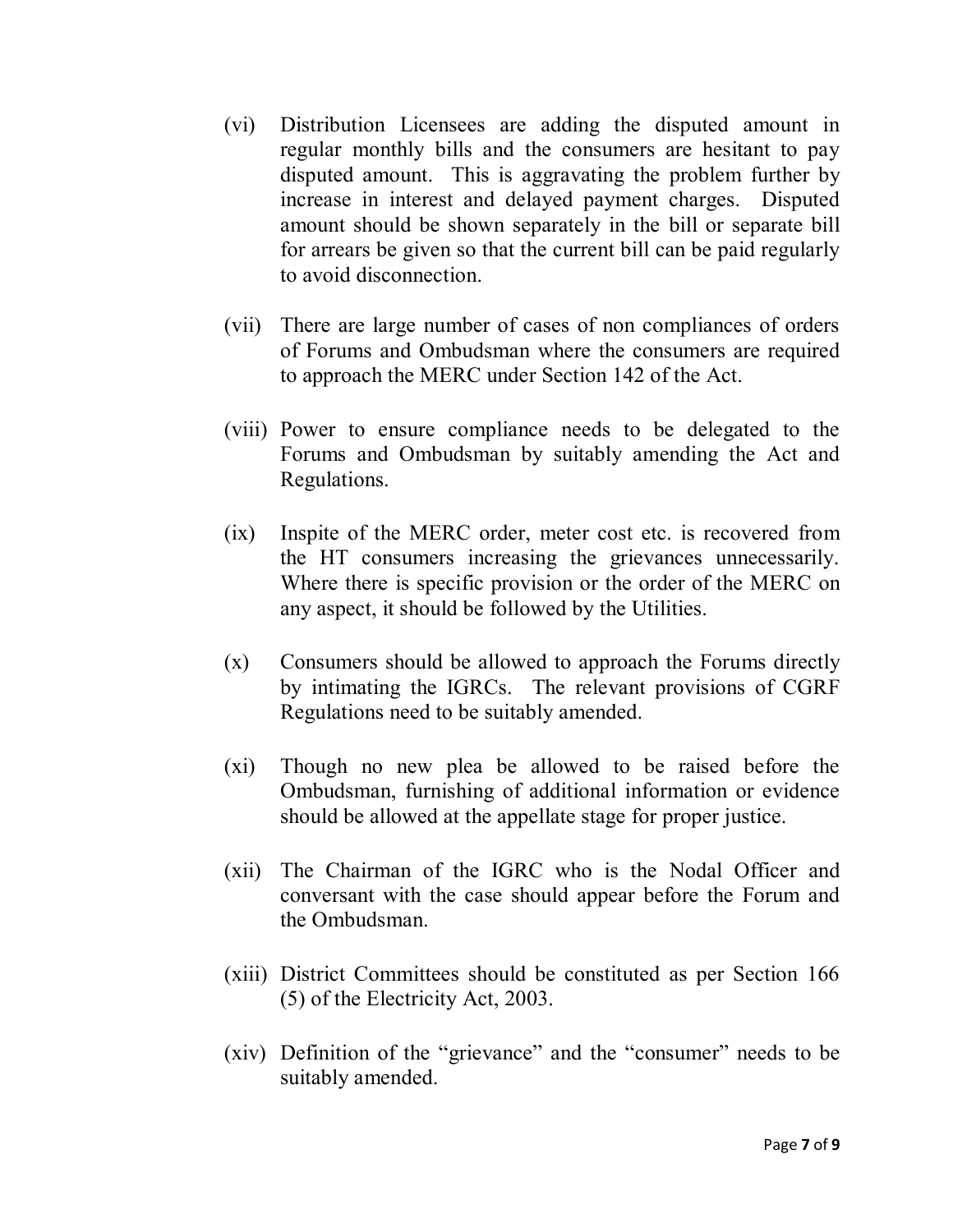- (xv) Forum and Electricity Ombudsman should hold circuit hearings at district places wherever possible.
- (xvi) Chairman and the Member (Consumer) of the Forum, both should be appointed by MERC and Chairman should be as far as possible having experience of judicial work.
- (xvii) There is no objection for giving remedy to file review by the Distribution Licensees to avoid litigation in High Court.

9. Mr. Lad, Member, MERC whopresided the meeting, highlighted the following issues amongst others:-

- (i) The Distribution Licensees are expected to follow strictly the provisions of the Electricity Act, 2003 as well as the Regulations and orders of the Commission.
- (ii) Distribution Licensees should ensure that the grievances of the consumers are minimized by adopting proper approach and effective mechanism.
- (iii) There has to be change in the mindset of the Consumer Representatives. They should be fair in their presentation and should not act as Touts.
- (iv) The MSEDCL is having large number of consumers and also catering service in the rural areas. MSEDCL has different issues than the issues of other Utilities.
- (v) Large number of cases are filed under Section 142 of the Electricity Act, 2003 before MERC for non compliance of the orders of the Forums and the Ombudsman. MERC at that stage cannot enter into the merits of such orders.
- (vi) MERC has now adopted new procedure for compliance of the orders. Accordingly, whenever such application is received for non compliance, it is first forwarded to the MSEDCL for